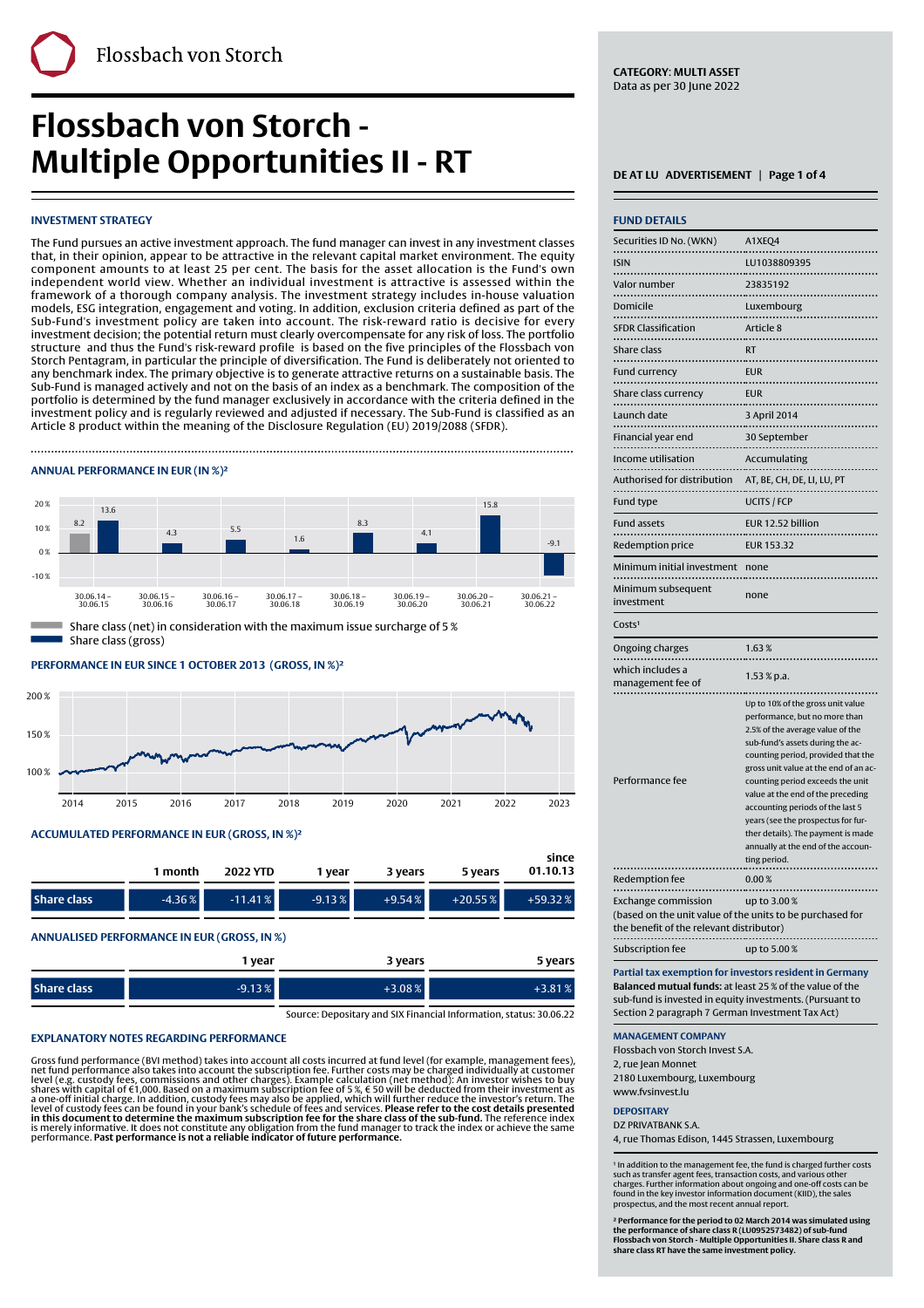| 1.    | <b>ALPHABET - CLASS A</b>          | 4.26%  |
|-------|------------------------------------|--------|
| 2.    | <b>NESTLE</b>                      | 3.51%  |
| 3.    | <b><i>RERKSHIRE HATHAWAY B</i></b> | 3.20%  |
| 4.    | <b>NEWMONT</b>                     | 2.78%  |
| 5.    | AMAZON.COM                         | 2.67%  |
| 6.    | ЗM                                 | 2.54%  |
|       | 7. BARRICK GOLD                    | 2.38%  |
|       | 8. MICROSOFT                       | 2.35%  |
| 9.    | <b>DEUTSCHE BÖRSE</b>              | 2.33%  |
|       | 10. META PLATFORMS                 | 1.98%  |
| Total |                                    | 28.00% |

**TOP 10 EQUITY POSITIONS (IN %) TOP 10 SECTORS FOR EQUITIES (IN %)**

Finally, the contract of the contract of the contract of the contract of the contract of the contract of the c

|                | 1. Information Technology     | 20.02%    |
|----------------|-------------------------------|-----------|
|                | 2. Consumer Staples           | $13.50\%$ |
| 3.             | Financials                    | 13.29%    |
| 4.             | <b>Communication Services</b> | 12.45%    |
| 5.             | Industrials                   | 11.41%    |
|                | 6. Consumer Discretionary     | 11.41%    |
| 7 <sup>1</sup> | <b>Health Care</b>            | 9.57%     |
|                | 8. Materials                  | 8.13%     |
| 9.             | <b>Real Estate</b>            | 0.23%     |
| Total          |                               | 100.01%   |
|                |                               |           |

Source: Depositary and Flossbach von Storch, status: 30.06.22

Source: Depositary and Flossbach von Storch, status: 30.06.22

**At present 63 securities are included in the portfolio, of which 58 are equities.**

## **ASSET ALLOCATION (IN %) CURRENCIES AFTER HEDGING (IN %)**

| Equities                  |          | 78.01% |
|---------------------------|----------|--------|
| Cash                      | 12.32%   |        |
| Gold (indirect)           | 9.63%    |        |
| <b>Bonds</b>              | 0.41%    |        |
| Other (incl. derivatives) | $-0.37%$ |        |

Source: Depositary and Flossbach von Storch, status: 30.06.22

### **MONTHLY COMMENTARY**

The fund commentary is still being finalised and will be completed by the 8th business day at the latest.

### **FUND MANAGEMENT**



### **Dr. Bert Flossbach**

Dr Bert Flossbach co-founded Flossbach von Storch in 1998, and has been a member of the board ever since. He is responsible for the areas of research and investment management.

"Active, benchmark-independent portfolio management always starts with a blank sheet of paper.

### **AWARDS**

**Morningstar Rating™ overall\*:** \* \* \* \* \* \*

\* Morningstar Rating™ overall: © (2022) Morningstar Inc. All rights reserved. The information contained herein: (1) is protected by copyright for Morningstar and / or its content providers; (2) may not be copied or distributed, and (3) is not guaranteed with regard to its accuracy, completeness, or timeliness. Neither Morningstar nor its content providers are liable for any damages or losses that may result from the use of this information. Ratings refer to the previous month.

For more information on Morningstar's ratings, please visit:

[http://www.morningstar.co.uk/uk/help/Methodol](http://www.morningstar.co.uk/uk/help/Methodology.aspx) [ogy.aspx](http://www.morningstar.co.uk/uk/help/Methodology.aspx)

The Morningstar Rating shown here is based on a so-called "Track Record Extension". This extension of the performance history implies that a back-calculation has taken place. The performance which is given dates back to before the launch of these sub-funds. The simulated performance corresponds to the methodology which is set out in the relevant Morningstar Extended Performance Methodology Paper. For more information please go to:

[http://www.morningstar.co.uk/uk/glossary/12610](http://www.morningstar.co.uk/uk/glossary/126106/track-record-extension.aspx) [6/track-record-extension.aspx](http://www.morningstar.co.uk/uk/glossary/126106/track-record-extension.aspx)

status: 31.05.22

## 

| USD                                         | 52.00%  |
|---------------------------------------------|---------|
| <b>EUR</b>                                  | 39.19%  |
| CHF                                         | 4.52%   |
| GBP                                         | 1.68%   |
| <b>HKD</b>                                  | 1.40%   |
| CAD                                         | 1.10%   |
| <b>IPY</b>                                  | 0.11%   |
| <b>Total</b>                                | 100.00% |
| Course: Depositant and Flossbach von Storsb |         |

Source: Depositary and Flossbach von Storch, status: 30.06.22

**CATEGORY**: **MULTI ASSET** Data as per 30 June 2022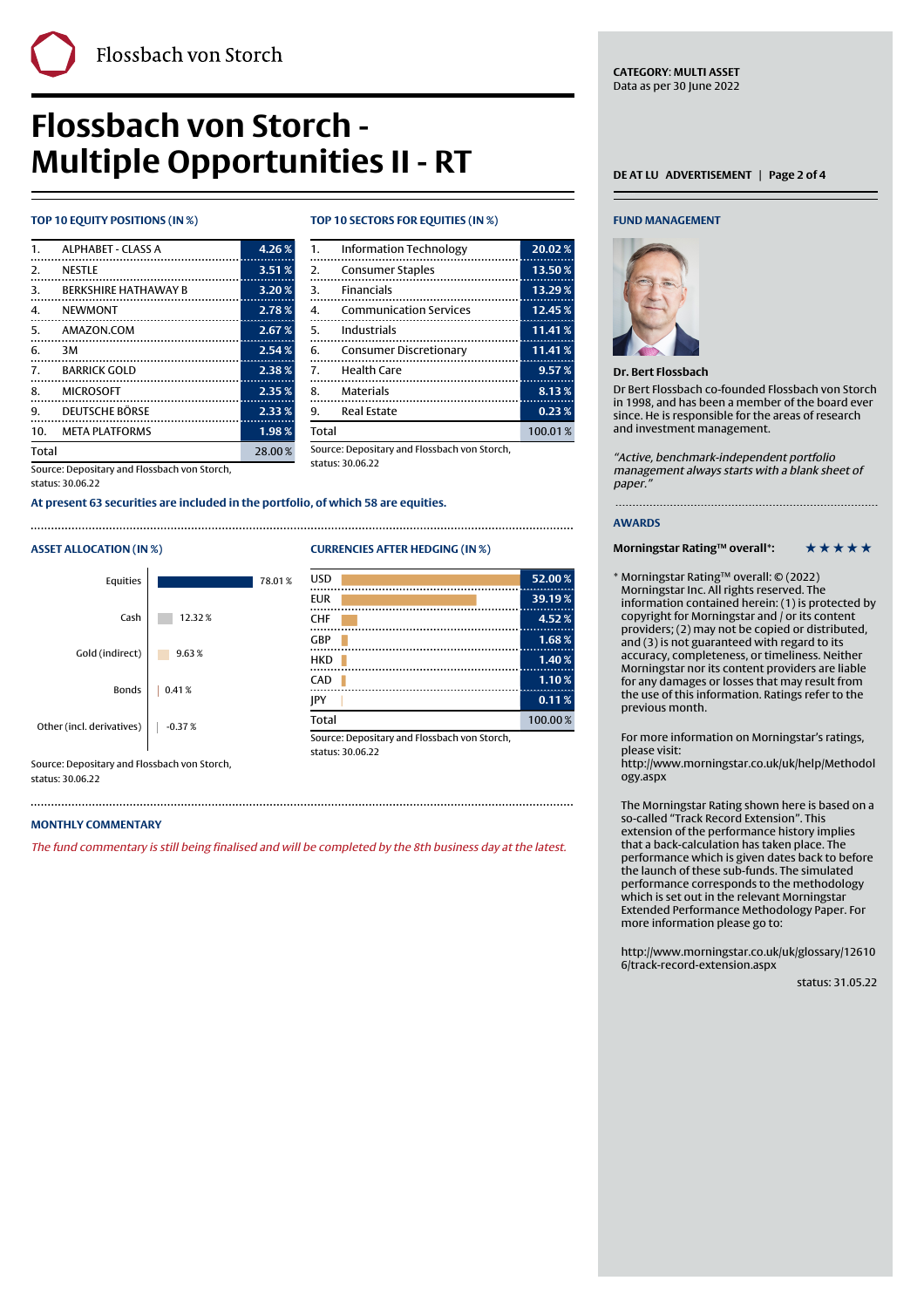### **OPPORTUNITIES**

- + Flexible investment policy without benchmarking.
- + Risk is broadly diversified by investing in a range of asset classes (e.g. equities, bonds, convertible bonds and precious metals indirect). Market potential can be exploited by investing across a wide range.

Finally, the contract of the contract of the contract of the contract of the contract of the contract of the c

- + Investing in assets denominated in a foreign currency can have a positive impact on unit values as a result of exchange rate movements.
- + Derivatives can be used to increase potential yields.
- + Precious metals [indirect] (e.g. in the form of gold) can be used to increase potential yields.

### **RISKS**

- Market risks: The securities in which the Management Company invests the sub-fund assets present opportunities for gain but also the possibility of risk. The ESG criteria restrict the selection of target investments in terms of category and number, sometimes considerably. If a sub-fund invests directly or indirectly in securities and other assets, it is subject to many general trends and tendencies on the markets, which are sometimes attributable to irrational factors, particularly on the securities markets. Losses can occur when the market value of the assets decreases against the cost price. If a unit holder disposes of units in a sub-fund at a time when the quoted price of the sub-fund assets is less than at the time of investment, then the unit holder will not recover the full value of the investment. While each sub-fund constantly strives to achieve growth, growth cannot be guaranteed. The risk exposure of the investor is, however, limited to the sum invested. There is no obligation to make additional capital contributions beyond investors' investments. -
- Currency risks: If a sub-fund holds assets which are denominated in foreign currencies, it shall be subject to currency risk. In the event of a devaluation of the foreign currency against the reference currency of the subfund, the value of the assets held in foreign currencies shall fall. -
- Credit risks: The fund may invest part of its assets in bonds. The issuers of these bonds could become insolvent, causing the bonds to lose some or all of their value. -
- Interest change risks: Investing in securities at a fixed rate of interest is connected with the possibility that the current interest rate at the time of issuance of a security could change. If the current interest rate increases as against the interest at the time of issue, fixed rate securities will generally decrease in value. Conversely, if the current interest rate falls, fixed rate securities will increase. -
- Risks relating to the use of derivatives: The fund may enter into derivative transactions for the purposes listed in the KIID and the sales prospectus. This means increased opportunities, but also increased risk of losses. The use of derivatives to hedge against losses may also reduce the profit opportunities of the fund. -
- Risks of precious metals and commodities: Precious metals and commodities may be subject to greater price fluctuations. Trading prices may also fall. -

**Please read the Prospectus and particularly the RISK WARNINGS section and the specific annex of the subfund to understand the risks and benefits of this product.**

**CATEGORY**: **MULTI ASSET** Data as per 30 June 2022

### **INVESTOR PROFILE**

### **GROWTH-ORIENTED:**

The fund is appropriate for growth-oriented investors. Due to the composition of the net subfund assets, there is a high degree of risk but also a high degree of profit potential. The risks may consist in particular of currency risk, credit risk and price risk, as well as market interest rate risks.

### **INVESTMENT HORIZON:**

Long-term: over 5 years

### **RISK/RETURN PROFILE**

| Low risk                |  |  |  |   | High risk                |  |
|-------------------------|--|--|--|---|--------------------------|--|
| Potentially low revenue |  |  |  |   | Potentially high revenue |  |
|                         |  |  |  | 5 | 6                        |  |

The historical data used for calculating the synthetic indicator is not a reliable indication of the future risk and reward profile of the share class. The category shown is not guaranteed to remain unchanged and may shift over time. Even the lowest category does not mean a risk-free investment. This share class has been placed in the aforementioned risk class because its unit price is subject to medium fluctuation, therefore the profit potential and loss exposure may be moderate. Because of the calculation model used, all risks may not be taken into consideration when placing the share class in a risk class. Detailed information can be found in the section entitled "Risks" of the prospectus.